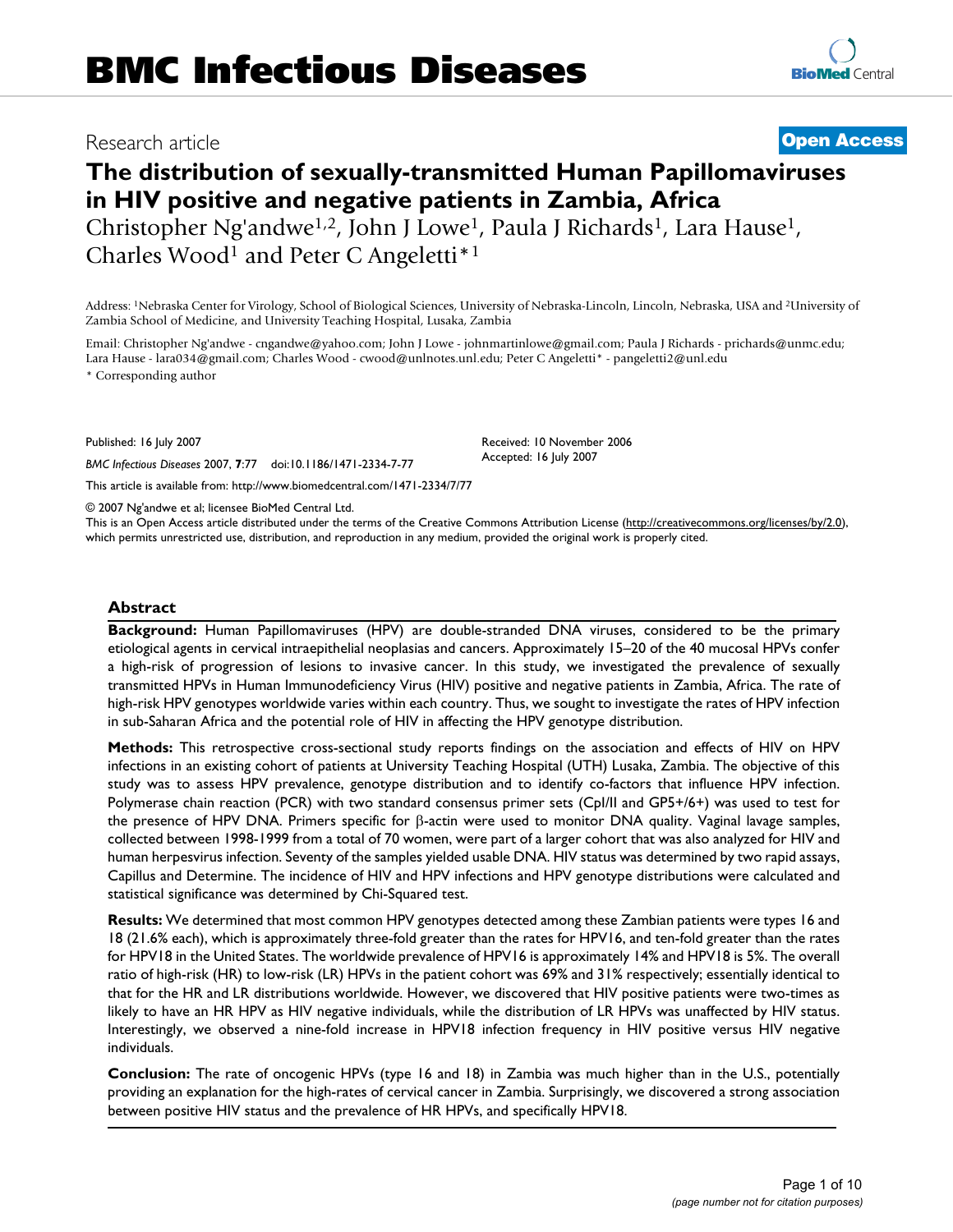# **Background**

Human papillomavirus (HPV) is the primary etiological agent causing 95% of cervical cancers. Over 200 HPV types have been recognized and approximately 40 have been shown to infect the genital tract [1,2]. Even though genital HPV infection is one of the most common sexually transmitted infections, only about 10% of people in the U.S. have active HPV infections, with 4% having cytological abnormalities and 1% showing evidence of genital warts [3]. Epidemiological evidence gathered over the last decade has designated 15–20 of the 40 mucoso-tropic HPV types (HPV16, 18, 45, 31, 33, 58, 52, 35, 59, 56, 6, 51, 68, 39, 82, 73, and 70) as associated with a high risk of progression to cervical cancer [1,2,4,5]. In addition, there is recent speculation that HPV26, 53, and 66 should also be considered high-risk strains [6-10], however, there is still some disagreement about these designations. The frequency of individual high-risk HPV types worldwide has been shown to vary in respect to major global regions such as Asia, Europe, North America, South America, and Sub-Saharan Africa [4,5,11]. Despite frequency variation, HPV16 infection has been shown to be exceedingly more prevalent than any other high-risk HPV type in these global regions. An exception to this trend has been observed in Human Immunodeficiency Virus (HIV) positive populations where HPV16 has shown to be frequent, but not as predominating as seen in most HIV negative populations [12-16]. Recent studies on the correlation between HIV and HPV infections indicate higher frequencies of highrisk HPV types in HIV positive individuals as opposed to the usual genotypic frequencies observed in HIV negative populations.

Impaired cell-mediated immunity could be a likely explanation for the advancement of HR HPVs in HIV positive individuals. Several studies have shown a strong and consistent association between human immunodeficiency virus (HIV) and HPV co-infection and the development of CIN and genital cancer [17-20]. There is evidence to show that HIV positive women have a significantly higher rate of CIN than their counterparts and are more likely to progress to invasive carcinoma than HIV negative women [21-23]. A recent study in Brazil has shown that a very high proportion of HIV infected women are infected with HPV and they often carry multiple HPV genotypes (15).

# **Methods**

### *Participants and ethical precautions*

This study reports findings from a cross-sectional analysis of data from a cohort study on the association and effects of HIV on HPV infections. All human subjects protocols were approved by safety committees at the University of Zambia and UNL in accordance with the Helsinki Declaration. Participation by patients was entirely voluntary and written patient consent was required for inclusion in the study. The objective of this study was to assess effects of HIV status on HPV prevalence, distribution of HPV genotypes and assess associated risk factors involved with HPV infection.

Zambia is part of an ongoing study site to follow HIV and secondary viral infections in women of child-bearing age at the UTH, the largest tertiary care institution in the country and the main referral center for Lusaka, the capital of the country. Between September 1998 and October 1999, female patients were approached for enrollment in the study. Those who were clinically diagnosed with KS, AIDS, TB, malaria, cancer or had any other adverse health conditions, were not eligible to participate in the study. In addition, residence in the metropolitan area of Lusaka was required. Disease histories as well as physical examinations were carried out to rule out any clinical symptoms or visible signs for these conditions. All of the participants had normal pap smears. A total of 70 vaginal lavage samples obtained from these women were analyzed,

### *Demographic data collection*

All study participants who signed informed consent and were evaluated by study clinicians. A set of pre-tested, standardized questionnaires was used to gather data [24]. Of 80 questionnaires 10 were not completed in full and were thus excluded from any socio-demographic analysis, leaving complete data for 70 patients. All personal identifiers were removed from samples to ensure patient confidentiality. With patients' permission, medical history was retrospectively retrieved from hospital medical records.

A total of 154 variables were identified and assessed in this study. Data were collected regarding seven areas of interest that included: **(i)** socio-demographics (age, education, household income, marital status, occupation, religion, and tribal identity); **(ii)** current medical standing (weight, diagnosis of tuberculosis, and diagnosis of specific ulcerative and non-ulcerative STDs); **(iii)** medical history (history of blood transfusion, hypertension, drug abuse, and use of antibiotics in past 12 months); **(iv)** reproductive and obstetric history (number and outcomes of pregnancies, use of family planning and birth control methods including condoms); **(v)** history of sexually transmitted disease (histories of STDs, genital ulceration, vaginal discharge, and cancer including cervical dysplasia); **(vi)** sexual behavior history (age at first sexual encounter, steady partner in past 3 years, new partners in past 3 years, sex with partner with penile lesion, sex under influence of alcohol, anal intercourse, being raped, practice of dry sex, and use of herbs vaginally; and **(vii)** laboratory test results (pap smears, results of serological testing for HHV-8, HIV-1, and syphilis).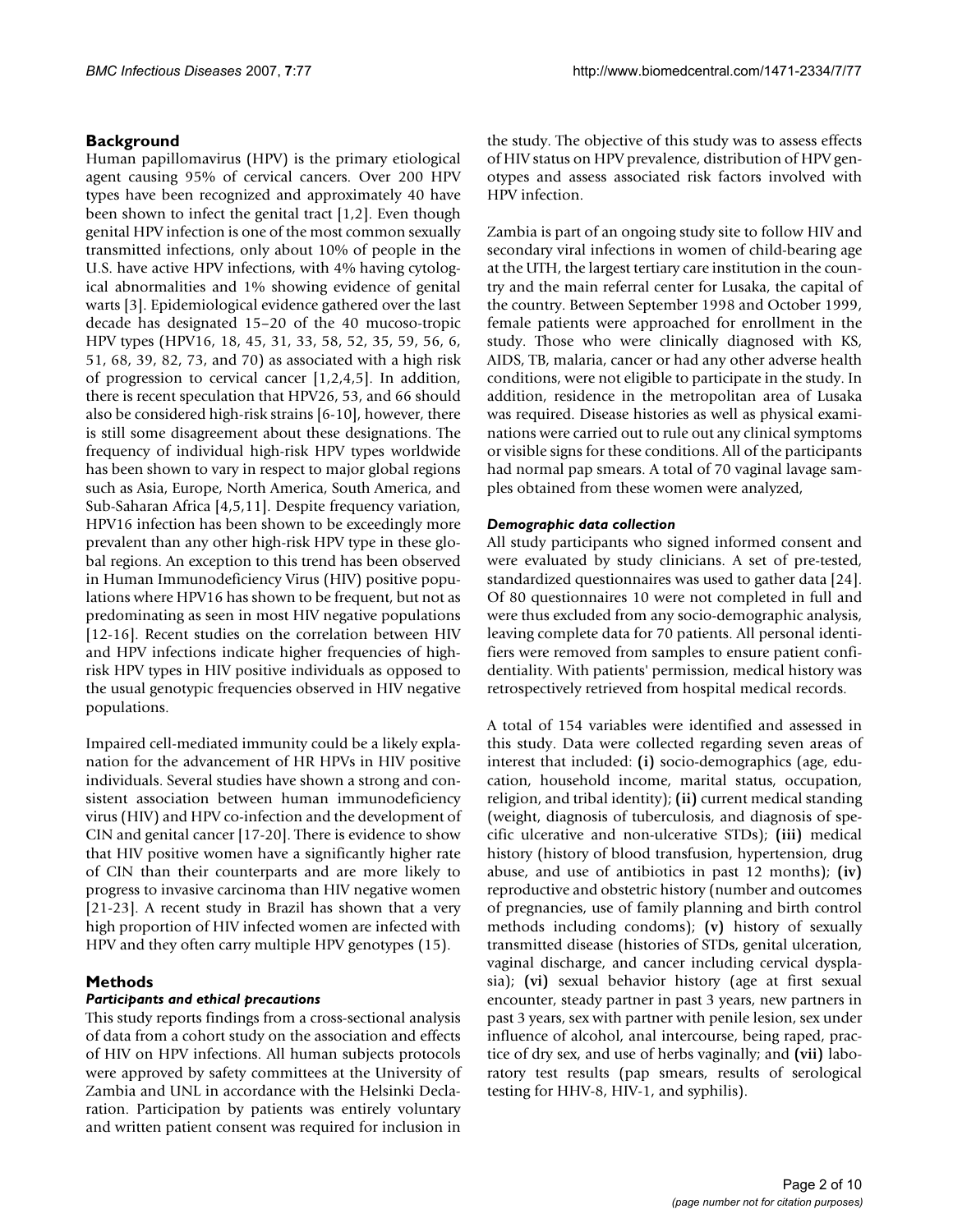### *Sample collection*

Blood specimens were collected via venipuncture into acid-citrate-dextrose tubes and processed using centrifugation at the on-site study laboratory within 6 hr of being drawn. The separated plasma was frozen at -20°C and the blood cells at -80°C. Vaginal lavage samples and pap smears were collected from all patients. Pap smears were examined and classified according to the pap classification protocol; pap I (normal), pap II (inflammation), pap III (dysplasia), pap IV (carcinoma in situ), and Pap V (carcinoma). For the purposes of the current study, only samples from patients with normal pap smears were analyzed for HPV. Vaginal lavage specimens were stored at -20°C. All specimens were then shipped to the Nebraska Center for Virology at the University of Nebraska-Lincoln (UNL) for sera and lavage testing.

# *DNA isolation*

Seventy cervico-vaginal lavage samples stored at -80°C were thawed, centrifuged and supernatant discarded. DNA was extracted using the Qiagen Tissue extraction kit (Dneasy). The DNA concentration was determined by UV spectrophotometer at 260 nm.

### *PCR and gel electrophoresis*

The quality of DNA isolation of was tested by β-actin amplification in all the 70 samples. HPV detection was carried out in all 70 samples using two sets of primers: GP5+(5'-TTTGTTACTGTGGTAGATACTAC-3'), GP6+ (5'- GAAAAATAAACTGTAAATCATATTC-3') and CPI (5'- TTATCWTATGCCCAYTGTACCAT-3'), CPII (5'-ATGT-TAATWSAGCCWCCAAAATT-3') [25]. The conditions used for both primer sets were as follows:  $1.5 \text{ mM MgCl}_2$ , 100 µM deoxynucleotide triphosphate (dNTP), 100 pmoles of each primer and 2.5 U of *Taq* polymerase (Invitrogen). A total reaction of 50 µl containing 1 µl template DNA was amplified according to the following PCR program of 94°C for 5 min followed by 40 cycles (95°C for 30s, 44°C for 1 min, 72°C for 90s) and 72°C for 10 min[25]. HPV16 plasmid DNA (pEF399) was used as positive control and water was used as a negative control. Discordant and negative samples were repeated using 1 µl, or 5 µl of template DNA, as necessary. Twenty-five µl of the PCR reaction was applied to 2% agarose gel and electrophoresed at 100 V for 105 min and stained in ethidium bromide. Positive bands were excised from the gel and the QIAquick Gel Extraction Kit protocol was used to purify the DNA (QIAGEN Inc. CA, USA). The pGEM-T vector system (Promega Corporation. WI, USA) was used to clone 3  $\mu$ l of PCR product in a 10  $\mu$ l reaction using the manufacturer's protocol. The reactions were incubated at 4°C overnight for maximum number of transformants. LB Media/ ampicillin/isopropyl-beta-D-thiogalactopyranoside (IPTG)/5-bromo-4-chloro-3-indolyl-beta-D-galactopyranoside (X-GAL) plates were prepared (10 µl (200 mg/ml)

of IPTG, 40 µl (20 mg/ml) of X-GAL). Locally prepared *E. coli* competent cells (75 µl/plate) were used and were incubated at 37°C overnight. At least three white colonies were selected from each plate and cultured in 5 ml LB/ ampicillin (100 µg/ml) broth overnight at 37°C. Purification of plasmid DNA was carried out using QIAprep Spin Miniprep Kit (QIAGEN Inc. CA, USA), according to the protocol. Plasmid DNA was stored at 4°C for future use.

# *HPV genotype identification*

The sequence data from both CPI/CPII and GP5+/GP6+ PCR products was used to determine the HPV genotypes by conducting a BLAST search analysis against the NCBI database of viral DNAs. The genotype for each sample was determined with at least 100 nucleotides of DNA sequence.

# *HIV tests*

Plasma was tested in the study laboratory designated for HIV diagnosis blinded from HPV testing and diagnosis. HIV-1 serological status was established using two rapid assays, Capillus (Trinity Biotech, Bray Co., Wicklow, Ireland) and Determine (Abbott Laboratories, Abbott Park, IL), following manufacturers' suggested procedures. Plasma that tested positive by Capillus assay was confirmed by a Determine assay and vice versa. We were blinded as to the HIV status of all of the patients until after all HPV tests were completed.

### *Statistical analysis*

Classification of HPV types into high and low-risk categories were assessed according to previous descriptions. High-risk HPV types included: 16, 18, 26, 31, 33, 35, 39, 45, 51, 52, 56, 58, 59, 68, 73, 82, and 83 [6,9,26]. The primary goals of statistical analysis were to record the dispersal of HR and LR HPVs, characterize prevalence of HPV genotypes associated with this Zambian group, infer the presence, or lack of a relationship between HIV and HPV infections, and assess effects of HIV infection on distribution of HPV genotypes and perhaps the rate of dual HPV infections.

*Presence of any HPV* (Table 1) for a given socio-demographic characteristic did not account for multiple infections. Multiple infections were treated as presence of HPV and participants were not counted multiply for presence of more than one HPV. *HR and LR HPV prevalence* (Table 1) for soci-demographic characteristics were calculated as a function of HR or LR infections for total number of participants. Multiply infected participants thus accounted for more than one HPV infection but only one participant. Chi-Squared derived *P* values were also given in Table 1 to represent the significance of the statistical variation. To ensure that statistically significant differences could be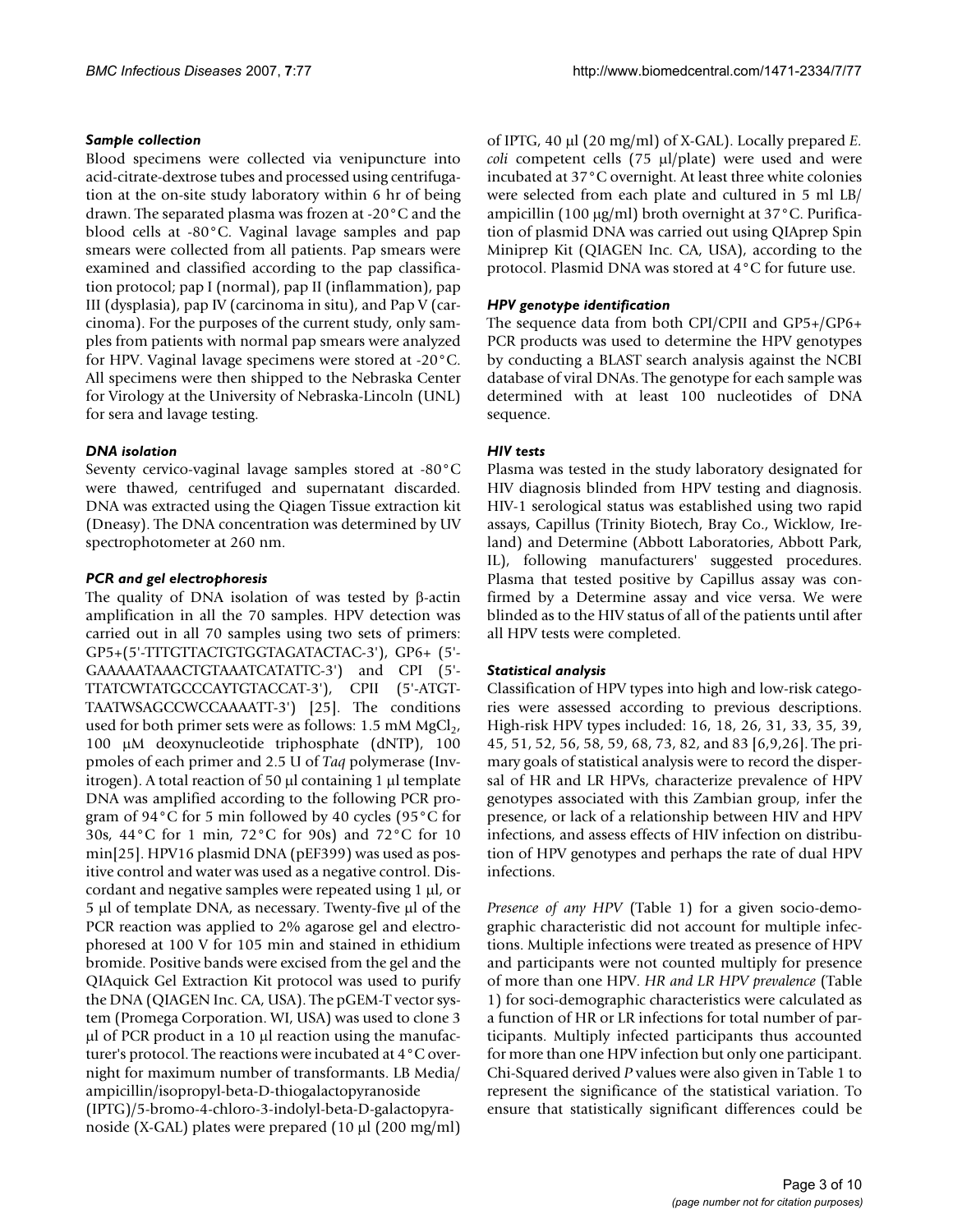detected with the sample size, a power analysis was performed using the G\*Power program for Macintosh.

# **Results**

# *Demographic characteristics*

Seventy patients from ages 15 to 38 years old, with normal cytology and verified HPV test results, were utilized for analysis. Among the 70 patients, 8 tested positive for the presence of multiple HPVs. HPV data was analyzed in the following tables and figures as infectious events, resulting in patients multiply infected being counted more than once.

To ensure that differences between conditions could be distinguished, a power analysis was performed using a sample size of 70 with an effect size of 0.5 and alpha set to 0.05. The resulting power calculated was 0.99. Given a sample size of 70, a Chi-Squared test at an alpha of 0.5 will have the power to detect a difference of at least 3.8 in the samples.

Socio-demographic characteristics of the study group are represented in Table 1. Median age of study participants was 22 years of age with a standard deviation of 5.2. Study participants median age of first sexual intercourse (sexual debut) was 17 years of age (standard deviation of 2.3).

Zambia has three predominant tribal identities, Bemba, Nyanga, and Tonga. These majority identities were represented in the study cohort. The majority Bemba tribe was represented in the study by 37.9% of the participants, whereas, Nyanga and Tonga tribes were represented in the study group at 36.4% and 15.1%. Other minority tribes, Kaonde, Lozi, and Luvale, were represented in the study at significantly lower numbers. An overwhelming majority of study participants, over 90%, reported themselves as married (formal or common-law marriage). Approximately 35% attended or completed only primary education (1–7 years), whereas 25% had secondary education (8–12 years) and 6.2% had received some form of tertiary education.

Behavioral risk factor assessment included frequency of intercourse, and use of contraception. Approximately 81.6% reported having sexual intercourse at least a few times per week, while 3.1% reported having intercourse a few times per month. Use of contraception was evaluated on the basis of a participant utilizing some form of contraception at least once. About half (51.5 %) of the participants had never used any form of contraception and half (48.5%) had utilized contraception. The majority of participants never used condoms (71.2%) with a stable partner and a substantial fraction (27.3%) sporadically utilized condoms.

# *Socio-demographic characteristics in reference to HPV prevalence*

The overall prevalence of HPV among study participants was 65.4% and 45% for HIV. HPV prevalence in HIV positive participants was 80%, and 55.0% in HIV negative participants (Table 1). The prevalence of HPV HR and LR and infections was calculated in relation to the population characteristics. Multiple infections were observed in 11.4% of the study participants, 7.1% of those observed in HIV positive patients and 4.3% in HIV negative patients. HR and LR HPV infection prevalence for all participants was 50% and 22.9%, respectively (Table 1). HIV positive patients had a frequency of HR HPV infection at 70.0% and LR HPV infection frequency of 26.7%, whereas HIV negative patients were found to have an infection frequency of 35% for HR and 20% for LR HPVs.

#### *HPV genotype distribution*

The incidence of both HR and LR genotypes was determined in both HIV positive and negative patient samples to determine if HIV status influences the distribution of HPV genotypes (Table 2). We discovered an obvious increase in the frequency of HR HPVs, specifically HPV18, in HIV positive versus HIV negative patients. However, We found that the incidence of low-risk HPVs was unaffected by HIV status.

Figure 1a shows the distribution of HPV risk types in reference to worldwide data and Zambia. Worldwide HPV data was adapted from G.M. Clifford and C. M. Wheeler [4,5]. The two studies were utilized to assess worldwide distribution of HPV types. HPV type prevalence data from the US study was normalized to regional type prevalence data collected in the Clifford et al. worldwide HPV study [See Additional file 1]. Normalization of worldwide data produced HR/LR distributions to be 64% and 36% respectively. Similarly, the observed Zambian distribution for HR HPVs was 68.6% and 31.4% for LR HPVs. The correlation of HIV status with HPV risk type distribution among the Zambian cohort is represented in Figure 1b. HIV negative participants were found to have risk-type distributions similar to the larger worldwide population. The HPV distribution for HIV negative participants was 63.6% HR to 36.4% LR. HIV positive participants displayed a significantly higher distribution of HR HPVs than that found in the HIV negative group or in the worldwide data. The HR HPV distribution was shown to be 72.4% and LR HPV was present in 27.6% of HPV infections for the HIV positive group of Zambian patients.

Genotype frequencies from the worldwide HPV approximation and Zambia are shown in Figure 2. Worldwide, HPV16 has been shown to the predominating HPV genotype with a 14% frequency. Other prominent HR genotypes worldwide include HPV18, 31, 56, and 58; all of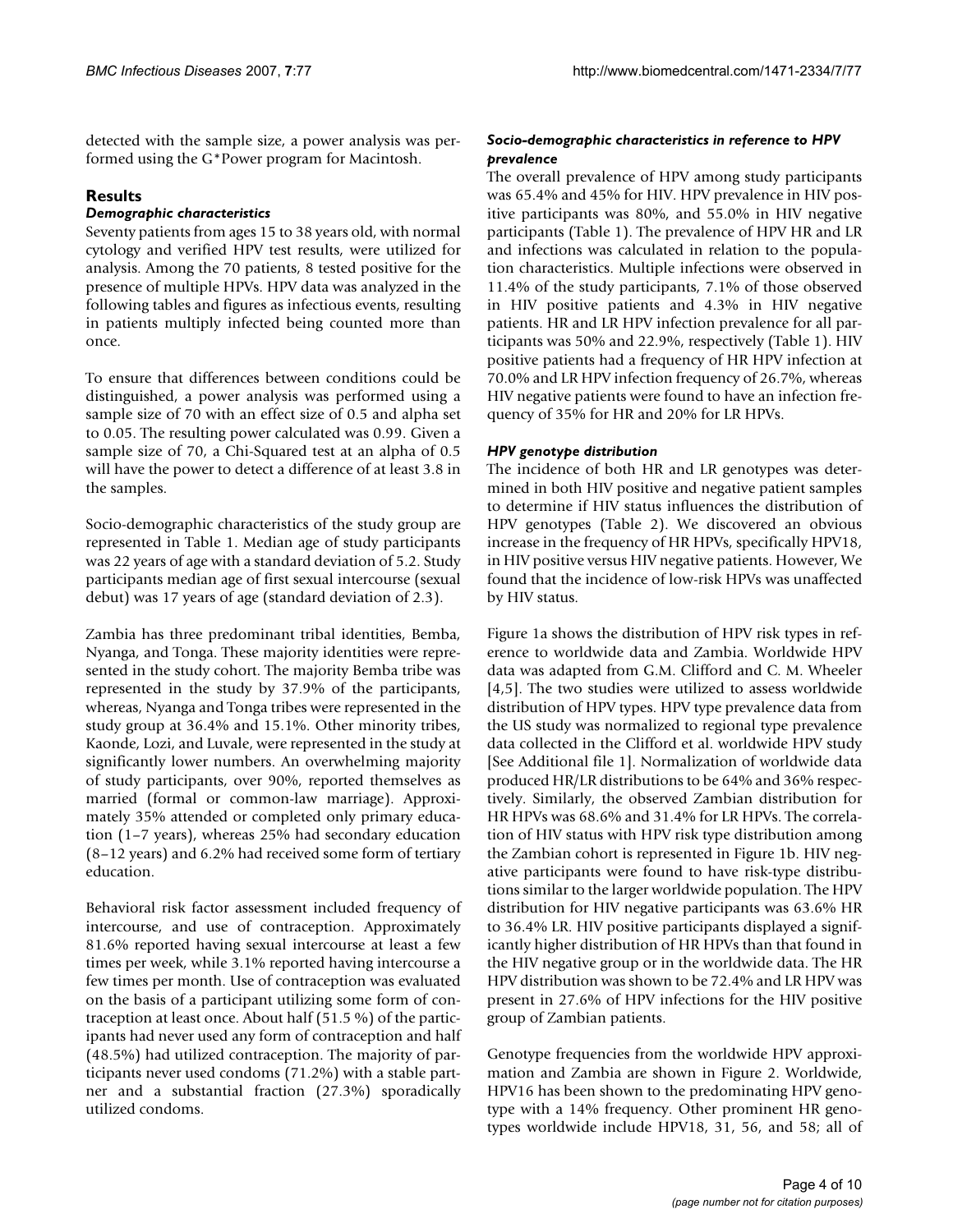#### **Table 1: Socio-demographics and diseases in relation to HPV prevalence.**

|                                              |            |              |         | Prevalence of HPV, % |         |               |              |
|----------------------------------------------|------------|--------------|---------|----------------------|---------|---------------|--------------|
| Characteristic                               | Number (%) | Any HPV      | P value | <b>HR HPV</b>        | P value | <b>LR HPV</b> | P Value      |
| Total                                        | 70(100)    | 65.4         |         | 50.0                 |         | 22.9          |              |
| <b>HIV Status</b>                            |            |              |         |                      |         |               |              |
| HIV+                                         | 30(45)     | 80.0         | 0.05    | 70.0                 | 0.05    | 26.7          | 0.2          |
| HIV-                                         | 40(55)     | 55.0         |         | 35.0                 |         | 20.0          |              |
| Age in years                                 |            |              |         |                      |         |               |              |
| $15 - 22$                                    | 30(42)     | 45.0         | 0.001   | 33.3                 | 0.001   | 13.3          | 0.025        |
| $23 - 30$                                    | 27(45)     | 64.0         |         | 59.3                 |         | 33.3          |              |
| $31 - 38$                                    | 8(12)      | 78.0         |         | 75.0                 |         | 12.5          |              |
| <b>Tribal Identity</b>                       |            |              |         |                      |         |               |              |
| Bemba                                        | 25(37.9)   | 60.0         | 0.001   | 48.0                 | 0.001   | 20.0          | 0.001        |
| Kaonde                                       | 2(3.0)     | 50.0         |         | 50.0                 |         | 0.0           |              |
| Lozi                                         | 4(6.1)     | 100.0        |         | 75.0                 |         | 50.0          |              |
| Luvale                                       | 1(1.5)     | 0.0          |         | 0.0                  |         | 0.0           |              |
| Nyanja                                       | 24(36.4)   | 45.8         |         | 37.5                 |         | 16.7          |              |
| Tonga                                        | 10(15.1)   | 80.0         |         | 70.0                 |         | 30.0          |              |
| <b>Marital Status</b>                        |            |              |         |                      |         |               |              |
| Married                                      | 57(90.5)   | 63.2         | 0.001   | 50.9                 | 0.001   | 24.6          | 1.0          |
| Single                                       | 4(6.3)     | 50.0         |         | 50.0                 |         | 0.0           |              |
| Live-in partner                              | 2(3.2)     | 50.0         |         | 50.0                 |         | 0.0           |              |
| <b>Education Status</b>                      |            |              | 0.2     |                      | 0.2     |               | 0.001        |
| I-7 years                                    | 35(54.7)   | 68.6         |         | 57.I<br>44.0         |         | 22.9          |              |
| 8-12 years<br>>12 years                      | 25(39.1)   | 56.0<br>25.0 |         | 25.0                 |         | 20.0<br>25.0  |              |
| <b>Age of Sexual Debut</b>                   | 4(6.2)     |              |         |                      |         |               |              |
| $\leq$ 15                                    | 19(28.8)   | 57.9         | 1.0     | 42.1                 | 1.0     | 21.1          | T            |
| $16-17$                                      | 18(27.3)   | 61.1         |         | 44.4                 |         | 27.8          |              |
| $18 - 19$                                    | 13(19.7)   | 76.9         |         | 69.2                 |         | 23.1          |              |
| $\geq 20$                                    | 16(24.2)   | 43.8         |         | 43.8                 |         | 12.5          |              |
| <b>Frequency Of Sex</b>                      |            |              |         |                      |         |               |              |
| Daily                                        | 1(1.5)     | 100.0        | 0.001   | 100.0                | 0.001   | 0.0           | 0.001        |
| Once per week                                | 6(9.2)     | 83.3         |         | 66.7                 |         | 33.3          |              |
| Few per week                                 | 53(81.6)   | 69.8         |         | 58.5                 |         | 24.5          |              |
| Few per month                                | 2(3.1)     | 50.0         |         | 0.0                  |         | 50.0          |              |
| Few per year                                 | 3(4.6)     | 33.3         |         | 33.3                 |         | 0.0           |              |
| No Contraceptive ever used                   |            |              |         |                      |         |               |              |
| Yes                                          | 34(51.5)   | 58.8         | 1.0     | 47.1                 | 1.0     | 17.6          | T            |
| No                                           | 32(48.5)   | 59.4         |         | 50.0                 |         | 25.0          |              |
| Use of Condom with Stable Partner            |            |              |         |                      |         |               |              |
| Always                                       | 1(1.5)     | 100.0        | 0.001   | 0.0                  | 0.001   | 100.0         | 0.001        |
| Frequently                                   | 4(6.1)     | 50.0         |         | 25.0                 |         | 75.0          |              |
| Occasionally                                 | 14(21.2)   | 57.1         |         | 50.0                 |         | 21.4          |              |
| Never                                        | 47(71.2)   | 59.6         |         | 51.1                 |         | 14.9          |              |
| <b>Presence of Traditional Scarification</b> |            |              |         |                      |         |               |              |
| Present                                      | 17(25.8)   | 70.6         | 0.001   | 64.7                 | 0.001   | 17.6          | $0.1\,$      |
| Absent                                       | 49(74.2)   | 53.1         |         | 40.8                 |         | 22.4          |              |
| <b>Hematinics</b>                            |            |              |         |                      |         |               |              |
| Yes                                          | 42(62.7)   | 52.4         | 0.025   | 42.9                 | 0.025   | 19.0          | 0.1          |
| No<br><b>History of Antibiotic Use</b>       | 25(37.3)   | 68.0         |         | 56.0                 |         | 24.0          |              |
| Yes                                          | 36(55.4)   | 61.1         | 1.0     | 50.0                 | 1.0     | 22.2          | $\mathbf{I}$ |
| No                                           | 29(48.5)   | 55.2         |         | 70.0                 |         | 20.7          |              |
|                                              |            |              |         |                      |         |               |              |

The total number of various characteristics are indicated in response to the study questions (Numbers (%)). The prevalence of HPV (Any HPV) varies significantly across categories (*P* < 0.05, χ2 test). The prevalence of low-risk HPV (LR HPV) varied significantly across categories (*P* < 0.05, χ<sup>2</sup> test). The prevalence of high-risk HPV (HR HPV) also varied significantly across categories (*P* < 0.05, χ2 test).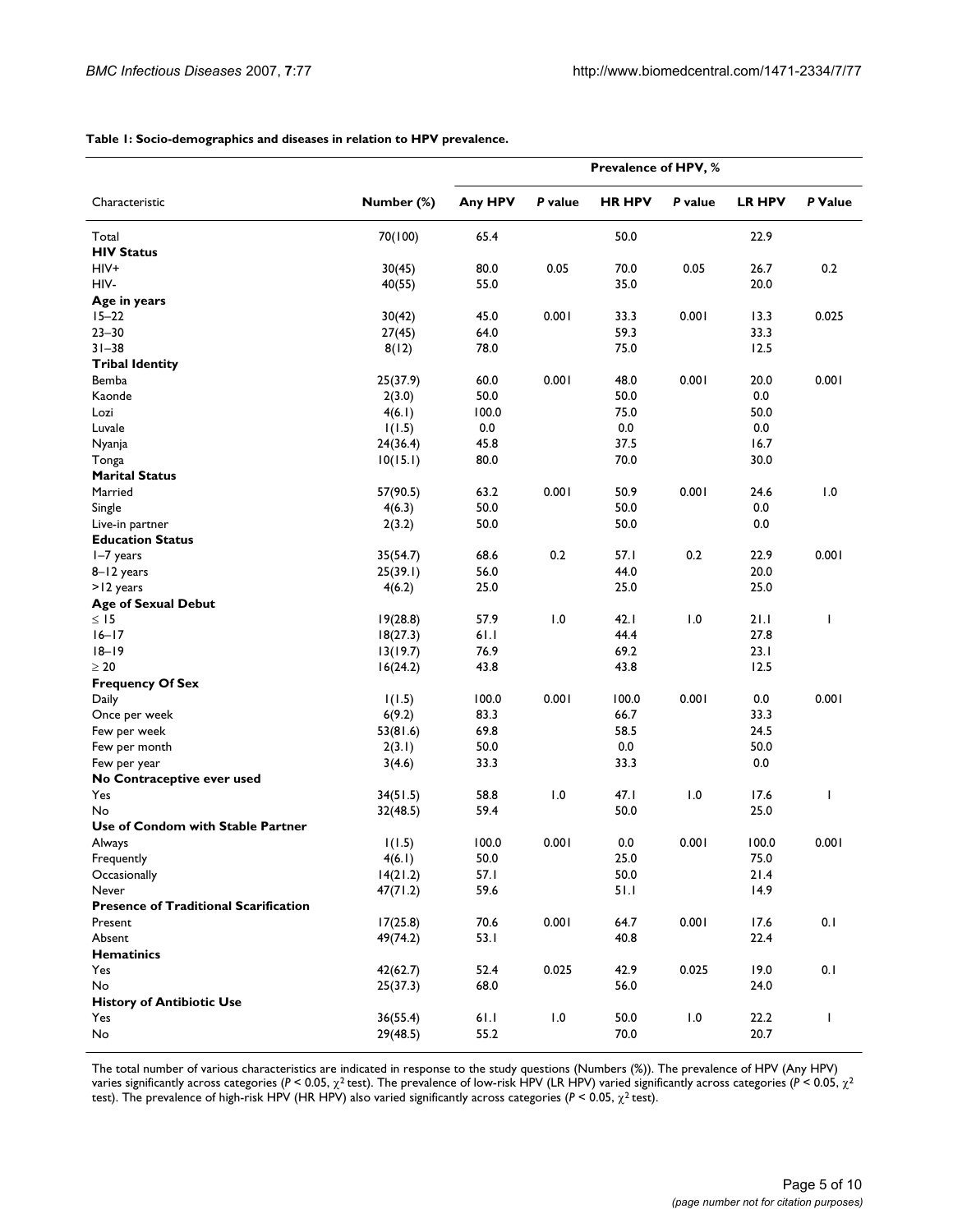| <b>HPV Genotype</b>                | <b>HIV+ Group</b>    | <b>HIV- Group</b> |                      |         | Total                |         |
|------------------------------------|----------------------|-------------------|----------------------|---------|----------------------|---------|
|                                    | <b>HPV Frequency</b> | Percent           | <b>HPV Frequency</b> | Percent | <b>HPV Frequency</b> | Percent |
| <b>High Risk</b>                   |                      |                   |                      |         |                      |         |
| 16                                 | 4                    | 13.8              | 7                    | 31.8    | $\mathbf{H}$         | 21.6    |
| 18                                 | $\overline{10}$      | 34.5              |                      | 4.5     | $\mathbf{H}$         | 21.6    |
| 58                                 |                      | 3.4               |                      | 4.5     | 2                    | 3.9     |
| 35                                 |                      | 3.4               |                      | 4.5     | 2                    | 3.9     |
| 45                                 |                      | 3.4               | O                    | 0       |                      | 2.0     |
| 51                                 |                      | 3.4               | 0                    | 0       |                      | 2.0     |
| 50                                 |                      | 3.4               |                      | 4.5     | 2                    | 3.9     |
| 83                                 |                      | 3.4               | 0                    | 0       |                      | 2.0     |
| 67                                 |                      | 3.4               | 0                    | 0       |                      | 2.0     |
| 33                                 | 0                    | $\mathbf 0$       | 2                    | 9.1     | 2                    | 3.9     |
| 8                                  | 0                    | $\mathbf 0$       |                      | 4.5     | ı                    | 2.0     |
| <b>Total</b>                       | 21                   |                   | $\overline{14}$      |         | 35                   |         |
| <b>Low Risk</b>                    |                      |                   |                      |         |                      |         |
| 6                                  | 2                    | 6.9               | 2                    | 9.1     | 4                    | 7.8     |
| 3                                  |                      | 3.4               |                      | 4.5     | $\overline{2}$       | 3.9     |
| 54                                 |                      | 3.4               |                      | 4.5     | $\overline{2}$       | 3.9     |
| 43                                 | 2                    | 6.9               |                      | 4.5     | 3                    | 5.9     |
| 91                                 |                      | 3.4               | O                    | 0       |                      | 2.0     |
| 45                                 |                      | 3.4               | O                    | 0       |                      | 2.0     |
| 62                                 | 0                    | 0                 |                      | 4.5     |                      | 2.0     |
| 74                                 | 0                    | 0                 |                      | 4.5     |                      | 2.0     |
| 81                                 | 0                    | $\mathbf 0$       |                      | 4.5     |                      | 2.0     |
| <b>Total</b>                       | 8                    |                   | $\pmb{8}$            |         | 16                   |         |
| <b>HPV Negative</b>                | 6                    |                   | 18                   |         | 24                   |         |
| <b>HPV Positive</b>                | 29                   |                   | 22                   |         | 54                   |         |
| <b>Number of</b><br><b>Samples</b> | 35                   |                   | 40                   |         | 75                   |         |

**Table 2: The frequency of HPV genotypes in HIV positive and negative patients.**

The incidence of each HPV genotype was determined and the percent total representation of each was calculated. Genotypes were recorded on a per incident basis since several patients had multiple HPVs. The data is represented graphically in figure 2.

which are present at a frequency of 5% worldwide. The Zambian cohort was found to have two predominating HR genotypes, HPV16 frequency 21.6% and HPV18 frequency 21.6%. HPV18 frequency was approximately fourfold higher in the Zambian cohort than that reported worldwide.

Frequency of HPV genotypes was also assessed according to HIV status (Figure 3b). Genotype frequencies associated with HIV negative status was comparable to genotype frequencies observed worldwide, in that HPV16 was the predominating HPV genotype present. HIV positive status was associated with a nine-fold higher frequency of HPV and a moderate decline in HPV16 frequency compared to the HIV negative group. Age-related affects do not explain these differences since both HIV positive and negative patients had the same mean and median ages (22 years old). The nine-fold increase in HPV18 frequency among HIV positive participants accounted, almost solely, as the primary factor for the higher prevalence of HR HPV types in HIV positive participants. This difference was significant with a Chi-squared of 6.38, at a *p*-value of 0.025.

### **Discussion**

In this study we investigated the distribution of HPVs in a population of Zambians who were patients of the UTH in Lusaka. The average rate of HIV infection in Zambia is approximately 25.4% in urban areas and 11.5% in rural areas [27]. However, in our study group, 45% of patients were HIV positive. It is reasonable that this high rate of HIV infection indicates that this population is at a higher relative risk for sexually transmitted disease. Patients who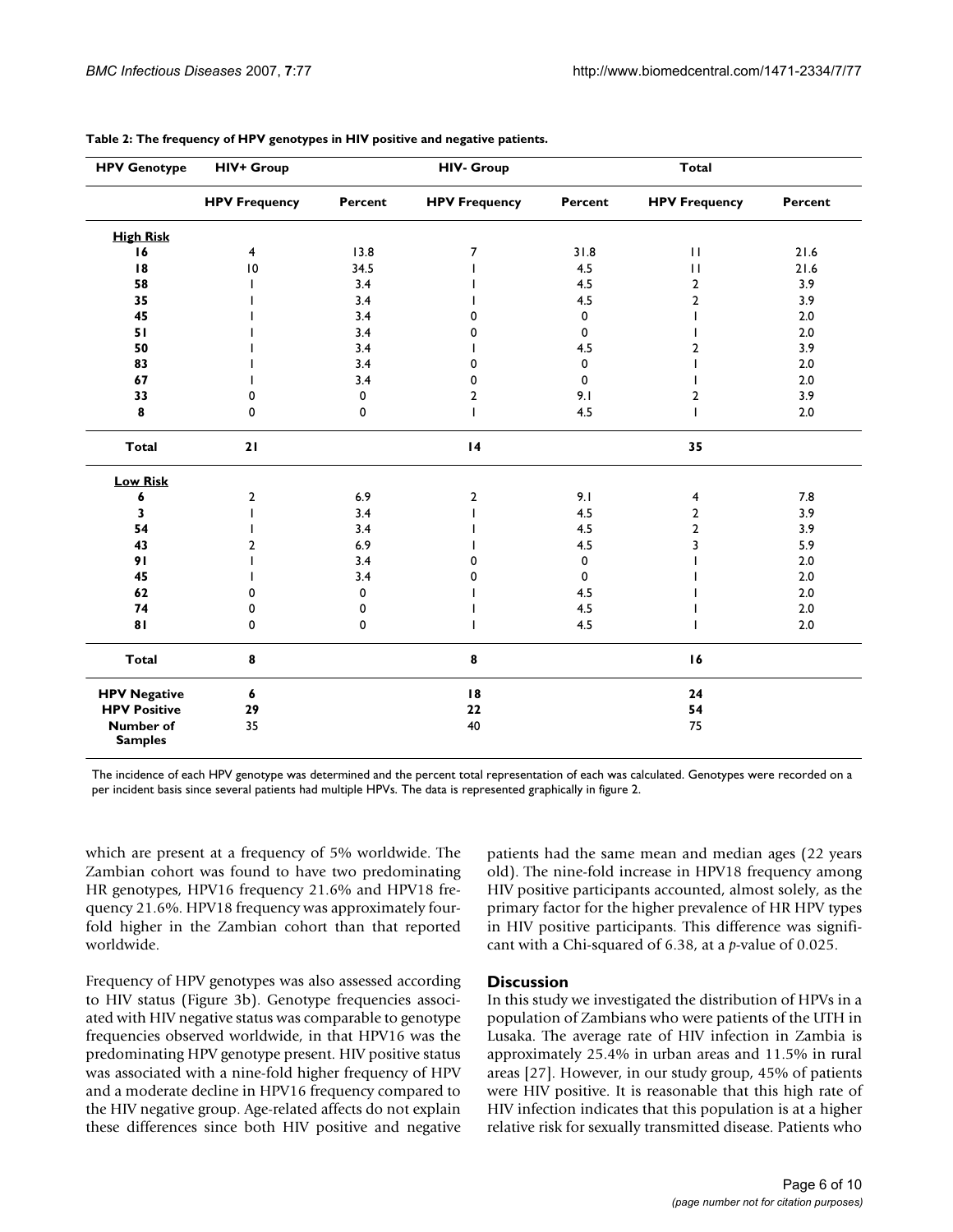

### **Figure 1**

**a**. HPV infections are graphed by risk type comparing worldwide and Zambian HPV distributions. The worldwide HPV distribution data was adapted from Clifford *et al*. (2005) and Peyton *etal*. (2001) [4] [5] [See Additional file 1]. High-risk (HR; blue) and Low-risk (LR; red) HPV distributions among Zambian and worldwide populations. **1b.** HPV infections by risk type in relation to HIV status. High-risk (HR; blue) and Low-risk (LR; red) HPV distributions are graphed as a function of HIV status for Zambian study participants. The distribution of HR and LR HPVs is displayed as the percent of HPV infections in participants. Positive HIV status is associated with a higher prevalence of HR HPV infections.

are admitted to UTH are aware that they are having health problems and often this is indirectly related to their HIV status.

There appeared to be a number of socio-demographic factors that were predictive of HPV status (Table 1). Older patients, between the age of 23–30 or 31–38, were at least two-fold more likely to be infected with an HR HPV than patients who were 15–22 years old. Similarly, patients between the age of 23–30 were two-fold more likely to be infected with an LR HPV than the 15–22 year old group. Most of our patients (90.5%) were married.

There appeared to be a moderately greater likelihood that a given patient was HR HPV infected if they had a lower education level (1–7 years) versus 8–12 years. The age of sexual debut was reliably predictive of HR HPV infection; patients who reported their first sexual experience



### Figure 2

The frequency of HPV genotypes in Zambia as compared to the worldwide HPV distribution. The worldwide HPV data was adapted from Clifford *et al*. (2005) and Peyton *et al*. (2001) [4] [5]. Both HPV16 and HPV18 were present at 21.6% compared to 14% and 5%, for HPV16 and HPV18, respectively.

between 18–19 years of age were most likely to be infected with an HR HPV. However, age of sexual debut appeared not to be significantly predictive of LR HPV infection.

We compared the ratio of HR to LR HPVs in Zambia to the worldwide distribution [4] (Figure 1a). We found that the worldwide distribution of HR (64%) and LR HPVs (36%) was very similar to that in Zambia; HR (69%) and LR HPVs (31%) [5]. This suggests that the Zambia population is not unusual with reference to the worldwide distribution. However, There was a significant effect of HIV on the percentage of HR HPV infection detected (Figure 1b). In HIV positive individuals the HR to LR ratio was 78% to 22% versus 63.6% to 36.4% in HIV negative individuals. This effect has been observed by other studies [28] and it is clear that the effect of HIV on the frequency of HPV infection is likely to be related to HIV-dependent immune suppression [17,29,30].

We identified HPV DNAs in vaginal lavage samples by amplification using GP5+/GP6+ and CPI/CPII primer sets. We discovered that HPV16 and HPV18 each were present in 21.6% of Zambian samples (Figure 2). The aggregate worldwide rates of HPV16 and 18 are 14% and 5% respectively. Thus, HPV18 is present in this Zambian population at about four-fold higher than the average world rate [4]. The approximate rates of HPV16 and HPV18 in the US are 7.5% and 2.3%, respectively [5]. In Zambian patients, this corresponds to about a three-fold and nine-fold greater incidence of a HPV16 and HPV18, respectively. This finding, potentially, explains the high rates of cervical cancer in Zambia and other sub-Saharan countries [23,31-34]. As other laboratories have reported, we observed a significant increase in HPV incidence as a function of positive HIV status [13,32,33,35,36]. Specifi-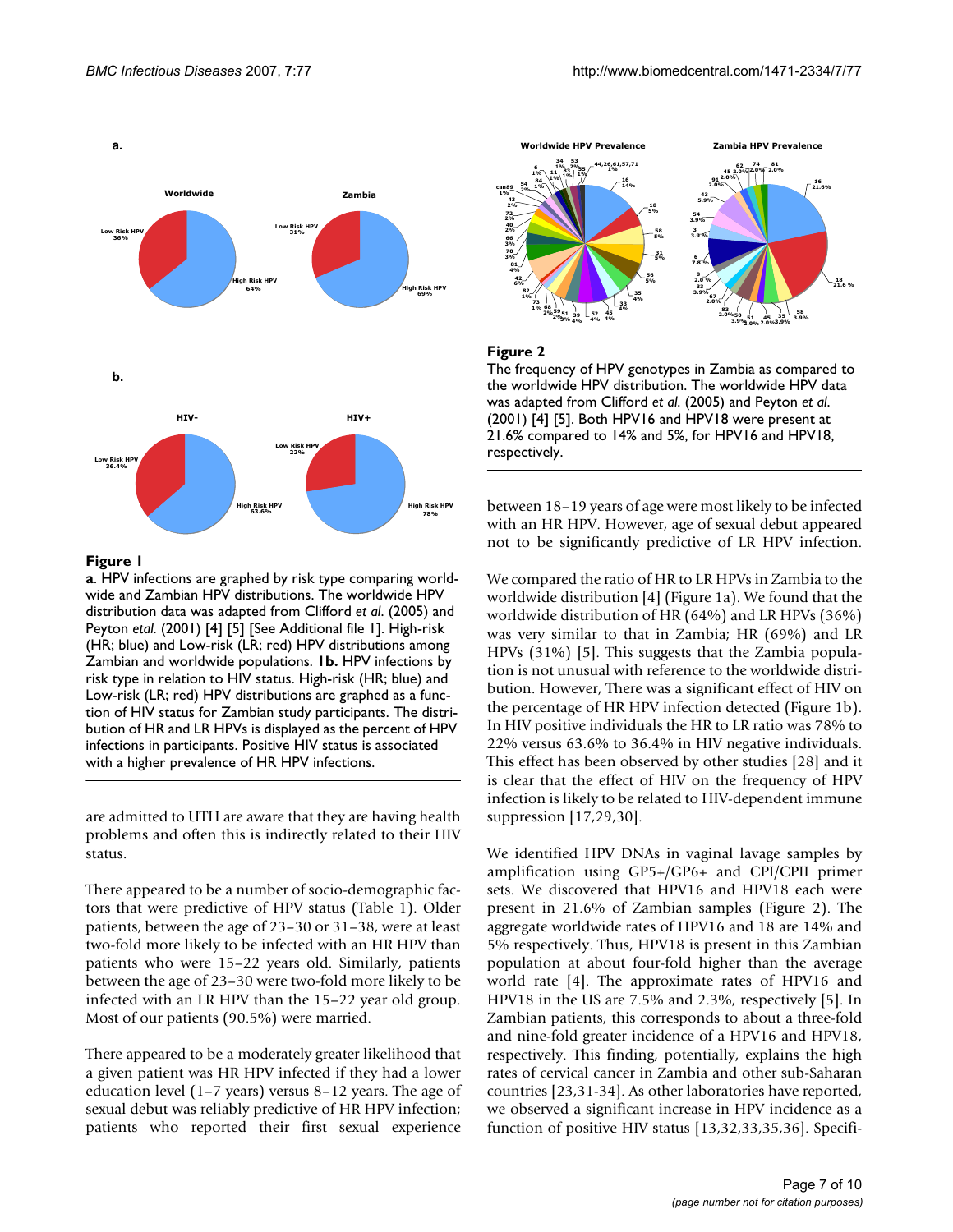

#### Figure 3

**a** The incidence of HPV was calculated as a function of HIV status. The data was normalized as percent incidence to assesses possible effects or associations of HIV status with HPV infection. **3b.** The prevalence of HPV genotypes present in patients was assessed for both HIV positive (black) and negative patients (gray). The graph displays HPV genotypes on the x-axis and the frequency of each genotype on the yaxis. HR indicates high-risk strains and LR, represents the low-risk strains.

cally, we observed that incidence of HPV was 55% in HIV negative patients whereas, the HPV incidence in HIV positive individuals was  $80\%$  (p = 0.05) (Figure 3a). This probably represents increased replication efficiency of viruses in patients with compromised immune systems.

Although, intuitively, it would seem reasonable that all HPVs should increase in frequency in HIV positive individuals, we observed a non-random increase in the incidence of certain HPV genotypes. We found a nine-fold increase in the incidence of HPV18 in HIV positive versus HIV negative patients (Figure 3b). Despite these differences in HPV distribution, all of the women in our study had normal pap smears, suggesting that HIV status alters HPV infection at levels of disease that are clinically unapparent. Other studies have witnessed this effect for HPV18 in the presence of HIV infection, though no studies have provided explanations. Studies in Zimbabwe by Baay and colleagues observed a three-fold increase in HPV18 incidence in HIV positive individuals [13,15], similar to our observations. The depletion of memory T cells by HIV could be responsible for the genotype specific differences due to loss of critical portions of the T cell receptor repertoire.

A recent study by Parham et al. [37] in Zambian patients at the UTH found a strong correlation between low CD4 counts  $\left($  <200 cells/ $\mu$ l) and the odds of finding severe cytological abnormalities. In contrast to our studies, all of the patients in their study were HIV positive and the rates of high-grade lesions was also high. While in our study, we observed 69% of the patients infected with HR HPVs, the Parham study reported 85%, a result which is likely to be consistent with risk-level in HIV positive patients. The presence of cytological abnormalities in HIV positive patients is, not surprisingly, predictive of patients being positive for an HR HPV and vice versa [37].

The comprehensive study by Clifford et al. [4] compared HPV genotype distributions in Nigeria, India, Vietnam, Thailand, Korea, Colombia, Argentina, Chile, the Netherlands, Italy, and Spain. The patients in this study were not tested for HIV. However, the authors speculated that regional differences in the distribution of HPVs other than HPV16 could be partly explained endemic HIV, particularly in Nigeria and India. Out of 3230 patients with no cytological abnormalities, the prevalence for any HPV was 36.3% and 11.9% for multiple HPV types. The six most common high-risk HPV types were 16 (4.5%), 58 (3.6%), 18 (3.1%), 52 (2.8%), 31 (2.0%) and 33 (2.0%) [4]. In our Zambian study population, we discovered pronounced differences in HPV distribution from the study of Clifford et al. [4]. For example, the most common HPV types in our study were 16 (21.6%), 18 (21.6%), 6 (7.8%), 43 (5.9%), 58 (3.9%), 35 (3.9%), 50 (3.9%), 54 (3.9%), 33 (3.9%) and 3 (3.9%). Furthermore, HPV type 31 was not recovered in our patient group. Thus, we conclude that the distribution of HPVs in this population differs significantly from the worldwide and US averages [4,5] and that this is influenced by HIV status. The study by Clifford et al (2006) found that HIV-positive women with HSIL were significantly more likely to be infected with HPV types 11, 18, 33, 51, 52, 53, 58 and 61, and with multiple HPV types [38]. These results are consistent with our observations. Our study made use of standard PCR methods, similar to those of Peyton et al. (2000) and Clifford et al. (2005) [4,5]. In our patient group, we had an HIV positive rate of 45%. The most dramatic difference attributable to HIV that we noted was a statistically significant increase in HPV18 in HIV positive patients.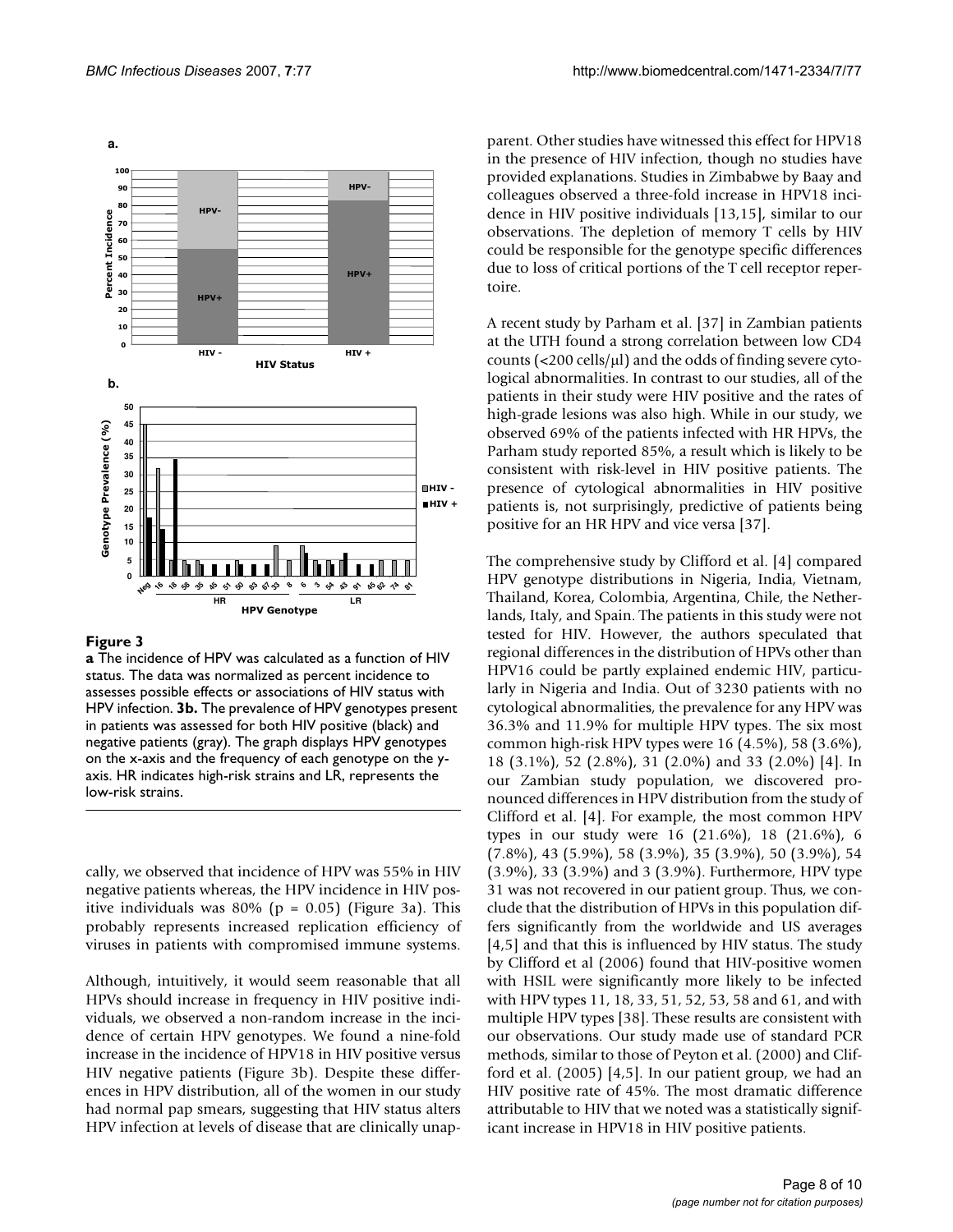# **Conclusion**

In conclusion, our studies suggest a very active interaction between HIV and HPV that is likely to de-repress the replication of HR HPVs (HPV18; figure 3b). The high rates of HPV16 and 18 in Zambia are several-fold higher than those found in the US and likely to be, at least partly, due to the prevalence of HIV infection and the immunosuppressive effects of HIV. This also raises the question of whether there is increased rate of transmission of particular HR HPVs in couples in which one or both of the partners is HIV positive.

### **Competing interests**

The author(s) declare that they have no competing interests.

### **Authors' contributions**

CN performed the majority of the experiments. JJL performed the data analysis and helped prepare the manuscript. PJR and LH performed genotyping experiments. CW provided patient samples, logistical support, organized collaborators in Zambia. PCA provided experimental, logistical and financial support and helped to prepare the manuscript. The authors have read and approved the final manuscript.

# **Additional material**

#### **Additional file 1**

*Appendix – Detailed explanation of the methods of calculations of worldwide HPV genotype averages in Ng'andwe et al. A detailed explanation of how a worldwide average for HPV genotypes was calculated.* Click here for file

[\[http://www.biomedcentral.com/content/supplementary/1471-](http://www.biomedcentral.com/content/supplementary/1471-2334-7-77-S1.doc) 2334-7-77-S1.doc]

# **Acknowledgements**

We thank Dr. G. M. Clifford (International Agency for Research on Cancer) for allowing us to compare his worldwide HPV distribution data with our Zambian HPV distribution. We thank John T. West for his important discussions regarding this work. We thank members of the Angeletti Laboratory for critical evaluation of this work. We thank members of the Wood laboratory for sharing their research materials and expertise. We thank the UNL Sequencing core facility for providing their services. This work was supported by PHS grant NCRR COBRE award P20RR015635 to the Nebraska Center for Virology, CA76958 and TW01429 to CW. CN was a Fogarty International fellow.

#### **References**

- 1. Schiffman M, Castle PE: **[Human papillomavirus: epidemiology](http://www.ncbi.nlm.nih.gov/entrez/query.fcgi?cmd=Retrieve&db=PubMed&dopt=Abstract&list_uids=12873163) [and public health.](http://www.ncbi.nlm.nih.gov/entrez/query.fcgi?cmd=Retrieve&db=PubMed&dopt=Abstract&list_uids=12873163)** *Arch Pathol Lab Med* 2003, **127(8):**930-4.
- 2. Wiley DJ, *et al.*: **External genital warts: diagnosis, treatment, and prevention.** *Clin Infect Dis* 2002, **35(Suppl 2):**S210-24.
- 3. Koutsky L: **[Epidemiology of genital human papillomavirus](http://www.ncbi.nlm.nih.gov/entrez/query.fcgi?cmd=Retrieve&db=PubMed&dopt=Abstract&list_uids=9217656) [infection.](http://www.ncbi.nlm.nih.gov/entrez/query.fcgi?cmd=Retrieve&db=PubMed&dopt=Abstract&list_uids=9217656)** *Am J Med* 1997, **102(5A):**3-8.
- 4. Clifford GM, *et al.*: **[Worldwide distribution of human papillo](http://www.ncbi.nlm.nih.gov/entrez/query.fcgi?cmd=Retrieve&db=PubMed&dopt=Abstract&list_uids=16168781)[mavirus types in cytologically normal women in the Interna-](http://www.ncbi.nlm.nih.gov/entrez/query.fcgi?cmd=Retrieve&db=PubMed&dopt=Abstract&list_uids=16168781)**

**[tional Agency for Research on Cancer HPV prevalence](http://www.ncbi.nlm.nih.gov/entrez/query.fcgi?cmd=Retrieve&db=PubMed&dopt=Abstract&list_uids=16168781) [surveys: a pooled analysis.](http://www.ncbi.nlm.nih.gov/entrez/query.fcgi?cmd=Retrieve&db=PubMed&dopt=Abstract&list_uids=16168781)** *Lancet* 2005, **366(9490):**991-8.

- 5. Peyton CL, *et al.*: **[Determinants of genital human papillomavi](http://www.ncbi.nlm.nih.gov/entrez/query.fcgi?cmd=Retrieve&db=PubMed&dopt=Abstract&list_uids=11343204)[rus detection in a US population.](http://www.ncbi.nlm.nih.gov/entrez/query.fcgi?cmd=Retrieve&db=PubMed&dopt=Abstract&list_uids=11343204)** *J Infect Dis* 2001, **183(11):**1554-64.
- 6. Munoz N, *et al.*: **[Epidemiologic classification of human papillo](http://www.ncbi.nlm.nih.gov/entrez/query.fcgi?cmd=Retrieve&db=PubMed&dopt=Abstract&list_uids=12571259)[mavirus types associated with cervical cancer.](http://www.ncbi.nlm.nih.gov/entrez/query.fcgi?cmd=Retrieve&db=PubMed&dopt=Abstract&list_uids=12571259)** *N Engl J Med* 2003, **348(6):**518-27.
- 7. Hiller T, *et al.*: **[Comparative analysis of 19 genital human pap](http://www.ncbi.nlm.nih.gov/entrez/query.fcgi?cmd=Retrieve&db=PubMed&dopt=Abstract&list_uids=16835321)illomavirus types with regard to p53 degradation, immortal[ization, phylogeny, and epidemiologic risk classification.](http://www.ncbi.nlm.nih.gov/entrez/query.fcgi?cmd=Retrieve&db=PubMed&dopt=Abstract&list_uids=16835321)** *Cancer Epidemiol Biomarkers Prev* 2006, **15(7):**1262-7.
- 8. Tawheed AR, *et al.*: **[Characterization of human papillomavirus](http://www.ncbi.nlm.nih.gov/entrez/query.fcgi?cmd=Retrieve&db=PubMed&dopt=Abstract&list_uids=1663515) [type 66 from an invasive carcinoma of the uterine cervix.](http://www.ncbi.nlm.nih.gov/entrez/query.fcgi?cmd=Retrieve&db=PubMed&dopt=Abstract&list_uids=1663515)** *J Clin Microbiol* 1991, **29(11):**2656-60.
- 9. Albrecht V, *et al.*: **[Immunohistochemical and molecular study](http://www.ncbi.nlm.nih.gov/entrez/query.fcgi?cmd=Retrieve&db=PubMed&dopt=Abstract&list_uids=17239429) [of severe cervical dysplasia associated with HPV-83.](http://www.ncbi.nlm.nih.gov/entrez/query.fcgi?cmd=Retrieve&db=PubMed&dopt=Abstract&list_uids=17239429)** *Gynecol Oncol* 2007, **105(1):**252-5.
- 10. Cogliano V, *et al.*: **[Carcinogenicity of human papillomaviruses.](http://www.ncbi.nlm.nih.gov/entrez/query.fcgi?cmd=Retrieve&db=PubMed&dopt=Abstract&list_uids=15830458)** *Lancet Oncol* 2005, **6(4):**204.
- 11. Heard I, Palefsky JM, Kazatchkine MD: **[The impact of HIV antiviral](http://www.ncbi.nlm.nih.gov/entrez/query.fcgi?cmd=Retrieve&db=PubMed&dopt=Abstract&list_uids=15040532) [therapy on human papillomavirus \(HPV\) infections and](http://www.ncbi.nlm.nih.gov/entrez/query.fcgi?cmd=Retrieve&db=PubMed&dopt=Abstract&list_uids=15040532) [HPV-related diseases.](http://www.ncbi.nlm.nih.gov/entrez/query.fcgi?cmd=Retrieve&db=PubMed&dopt=Abstract&list_uids=15040532)** *Antivir Ther* 2004, **9(1):**13-22.
- 12. Didelot-Rousseau MN, *et al.*: **[Human papillomavirus genotype](http://www.ncbi.nlm.nih.gov/entrez/query.fcgi?cmd=Retrieve&db=PubMed&dopt=Abstract&list_uids=16832413) distribution and cervical squamous intraepithelial lesions [among high-risk women with and without HIV-1 infection in](http://www.ncbi.nlm.nih.gov/entrez/query.fcgi?cmd=Retrieve&db=PubMed&dopt=Abstract&list_uids=16832413) [Burkina Faso.](http://www.ncbi.nlm.nih.gov/entrez/query.fcgi?cmd=Retrieve&db=PubMed&dopt=Abstract&list_uids=16832413)** *Br J Cancer* 2006, **95(3):**355-62.
- 13. Baay MF, *et al.*: **[Human papillomavirus in a rural community in](http://www.ncbi.nlm.nih.gov/entrez/query.fcgi?cmd=Retrieve&db=PubMed&dopt=Abstract&list_uids=15170646) [Zimbabwe: the impact of HIV co-infection on HPV genotype](http://www.ncbi.nlm.nih.gov/entrez/query.fcgi?cmd=Retrieve&db=PubMed&dopt=Abstract&list_uids=15170646) [distribution.](http://www.ncbi.nlm.nih.gov/entrez/query.fcgi?cmd=Retrieve&db=PubMed&dopt=Abstract&list_uids=15170646)** *J Med Virol* 2004, **73(3):**481-5.
- 14. Weissenborn SJ, *et al.*: **[Oncogenic human papillomavirus DNA](http://www.ncbi.nlm.nih.gov/entrez/query.fcgi?cmd=Retrieve&db=PubMed&dopt=Abstract&list_uids=12791926) [loads in human immunodeficiency virus-positive women](http://www.ncbi.nlm.nih.gov/entrez/query.fcgi?cmd=Retrieve&db=PubMed&dopt=Abstract&list_uids=12791926) [with high-grade cervical lesions are strongly elevated.](http://www.ncbi.nlm.nih.gov/entrez/query.fcgi?cmd=Retrieve&db=PubMed&dopt=Abstract&list_uids=12791926)** *J Clin Microbiol* 2003, **41(6):**2763-7.
- 15. Levi JE, *et al.*: **[High prevalence of human papillomavirus \(HPV\)](http://www.ncbi.nlm.nih.gov/entrez/query.fcgi?cmd=Retrieve&db=PubMed&dopt=Abstract&list_uids=12202576) [infections and high frequency of multiple HPV genotypes in](http://www.ncbi.nlm.nih.gov/entrez/query.fcgi?cmd=Retrieve&db=PubMed&dopt=Abstract&list_uids=12202576) [human immunodeficiency virus-infected women in Brazil.](http://www.ncbi.nlm.nih.gov/entrez/query.fcgi?cmd=Retrieve&db=PubMed&dopt=Abstract&list_uids=12202576)** *J Clin Microbiol* 2002, **40(9):**3341-5.
- 16. Ahdieh L, *et al.*: **[Prevalence, incidence, and type-specific per](http://www.ncbi.nlm.nih.gov/entrez/query.fcgi?cmd=Retrieve&db=PubMed&dopt=Abstract&list_uids=11517428)[sistence of human papillomavirus in human immunodefi](http://www.ncbi.nlm.nih.gov/entrez/query.fcgi?cmd=Retrieve&db=PubMed&dopt=Abstract&list_uids=11517428)[ciency virus \(HIV\)-positive and HIV-negative women.](http://www.ncbi.nlm.nih.gov/entrez/query.fcgi?cmd=Retrieve&db=PubMed&dopt=Abstract&list_uids=11517428)** *J Infect Dis* 2001, **184(6):**682-90.
- 17. Hawes SE, *et al.*: **[Increased risk of high-grade cervical squa](http://www.ncbi.nlm.nih.gov/entrez/query.fcgi?cmd=Retrieve&db=PubMed&dopt=Abstract&list_uids=12898443)mous intraepithelial lesions and invasive cervical cancer [among African women with human immunodeficiency virus](http://www.ncbi.nlm.nih.gov/entrez/query.fcgi?cmd=Retrieve&db=PubMed&dopt=Abstract&list_uids=12898443) [type 1 and 2 infections.](http://www.ncbi.nlm.nih.gov/entrez/query.fcgi?cmd=Retrieve&db=PubMed&dopt=Abstract&list_uids=12898443)** *J Infect Dis* 2003, **188(4):**555-63.
- 18. Heard I, *et al.*: **[Increased risk of cervical disease among human](http://www.ncbi.nlm.nih.gov/entrez/query.fcgi?cmd=Retrieve&db=PubMed&dopt=Abstract&list_uids=10960634) immunodeficiency virus-infected women with severe immu[nosuppression and high human papillomavirus load\(1\).](http://www.ncbi.nlm.nih.gov/entrez/query.fcgi?cmd=Retrieve&db=PubMed&dopt=Abstract&list_uids=10960634)** *Obstet Gynecol* 2000, **96(3):**403-9.
- 19. Folkers G: **[Increased risk of cervical abnormalities among](http://www.ncbi.nlm.nih.gov/entrez/query.fcgi?cmd=Retrieve&db=PubMed&dopt=Abstract&list_uids=11363811) [HIV-infected African women.](http://www.ncbi.nlm.nih.gov/entrez/query.fcgi?cmd=Retrieve&db=PubMed&dopt=Abstract&list_uids=11363811)** *NIAID AIDS Agenda* 1996:9, 11.
- 20. de Sanjose S, *et al.*: **[\[Human papillomavirus and human immu](http://www.ncbi.nlm.nih.gov/entrez/query.fcgi?cmd=Retrieve&db=PubMed&dopt=Abstract&list_uids=10965480)[nodeficiency virus infections as risk factors for cervix cancer](http://www.ncbi.nlm.nih.gov/entrez/query.fcgi?cmd=Retrieve&db=PubMed&dopt=Abstract&list_uids=10965480) [in women prisoners\].](http://www.ncbi.nlm.nih.gov/entrez/query.fcgi?cmd=Retrieve&db=PubMed&dopt=Abstract&list_uids=10965480)** *Med Clin (Barc)* 2000, **115(3):**81-4.
- 21. Nyagol J, *et al.*: **[The Effects of HIV-1 Tat Protein on Cell Cycle](http://www.ncbi.nlm.nih.gov/entrez/query.fcgi?cmd=Retrieve&db=PubMed&dopt=Abstract&list_uids=16855377) [during Cervical Carcinogenesis.](http://www.ncbi.nlm.nih.gov/entrez/query.fcgi?cmd=Retrieve&db=PubMed&dopt=Abstract&list_uids=16855377)** *Cancer Biol Ther* 2006, **5(6):**684-90.
- 22. Gichangi PB, *et al.*: **[Impact of HIV infection on invasive cervical](http://www.ncbi.nlm.nih.gov/entrez/query.fcgi?cmd=Retrieve&db=PubMed&dopt=Abstract&list_uids=12960829) [cancer in Kenyan women.](http://www.ncbi.nlm.nih.gov/entrez/query.fcgi?cmd=Retrieve&db=PubMed&dopt=Abstract&list_uids=12960829)** *Aids* 2003, **17(13):**1963-8.
- 23. Clarke B, Chetty R: **[Postmodern cancer: the role of human](http://www.ncbi.nlm.nih.gov/entrez/query.fcgi?cmd=Retrieve&db=PubMed&dopt=Abstract&list_uids=11836442) [immunodeficiency virus in uterine cervical cancer.](http://www.ncbi.nlm.nih.gov/entrez/query.fcgi?cmd=Retrieve&db=PubMed&dopt=Abstract&list_uids=11836442)** *Mol Pathol* 2002, **55(1):**19-24.
- Brayfield BP, et al.: **[Postnatal human herpesvirus 8 and human](http://www.ncbi.nlm.nih.gov/entrez/query.fcgi?cmd=Retrieve&db=PubMed&dopt=Abstract&list_uids=12599072) [immunodeficiency virus type 1 infection in mothers and](http://www.ncbi.nlm.nih.gov/entrez/query.fcgi?cmd=Retrieve&db=PubMed&dopt=Abstract&list_uids=12599072) [infants from Zambia.](http://www.ncbi.nlm.nih.gov/entrez/query.fcgi?cmd=Retrieve&db=PubMed&dopt=Abstract&list_uids=12599072)** *J Infect Dis* 2003, **187(4):**559-68.
- 25. Karlsen F, *et al.*: **[Use of multiple PCR primer sets for optimal](http://www.ncbi.nlm.nih.gov/entrez/query.fcgi?cmd=Retrieve&db=PubMed&dopt=Abstract&list_uids=8862564) [detection of human papillomavirus.](http://www.ncbi.nlm.nih.gov/entrez/query.fcgi?cmd=Retrieve&db=PubMed&dopt=Abstract&list_uids=8862564)** *J Clin Microbiol* 1996, **34(9):**2095-100.
- 26. Clifford GM, *et al.*: **[Human papillomavirus types in invasive cer](http://www.ncbi.nlm.nih.gov/entrez/query.fcgi?cmd=Retrieve&db=PubMed&dopt=Abstract&list_uids=12556961)[vical cancer worldwide: a meta-analysis.](http://www.ncbi.nlm.nih.gov/entrez/query.fcgi?cmd=Retrieve&db=PubMed&dopt=Abstract&list_uids=12556961)** *Br J Cancer* 2003, **88(1):**63-73.
- 27. Dzekedzeke K, Fylkesnes K: **[Reducing uncertainties in global](http://www.ncbi.nlm.nih.gov/entrez/query.fcgi?cmd=Retrieve&db=PubMed&dopt=Abstract&list_uids=16579863) [HIV prevalence estimates: the case of Zambia.](http://www.ncbi.nlm.nih.gov/entrez/query.fcgi?cmd=Retrieve&db=PubMed&dopt=Abstract&list_uids=16579863)** *BMC Public Health* 2006, **6:**83.